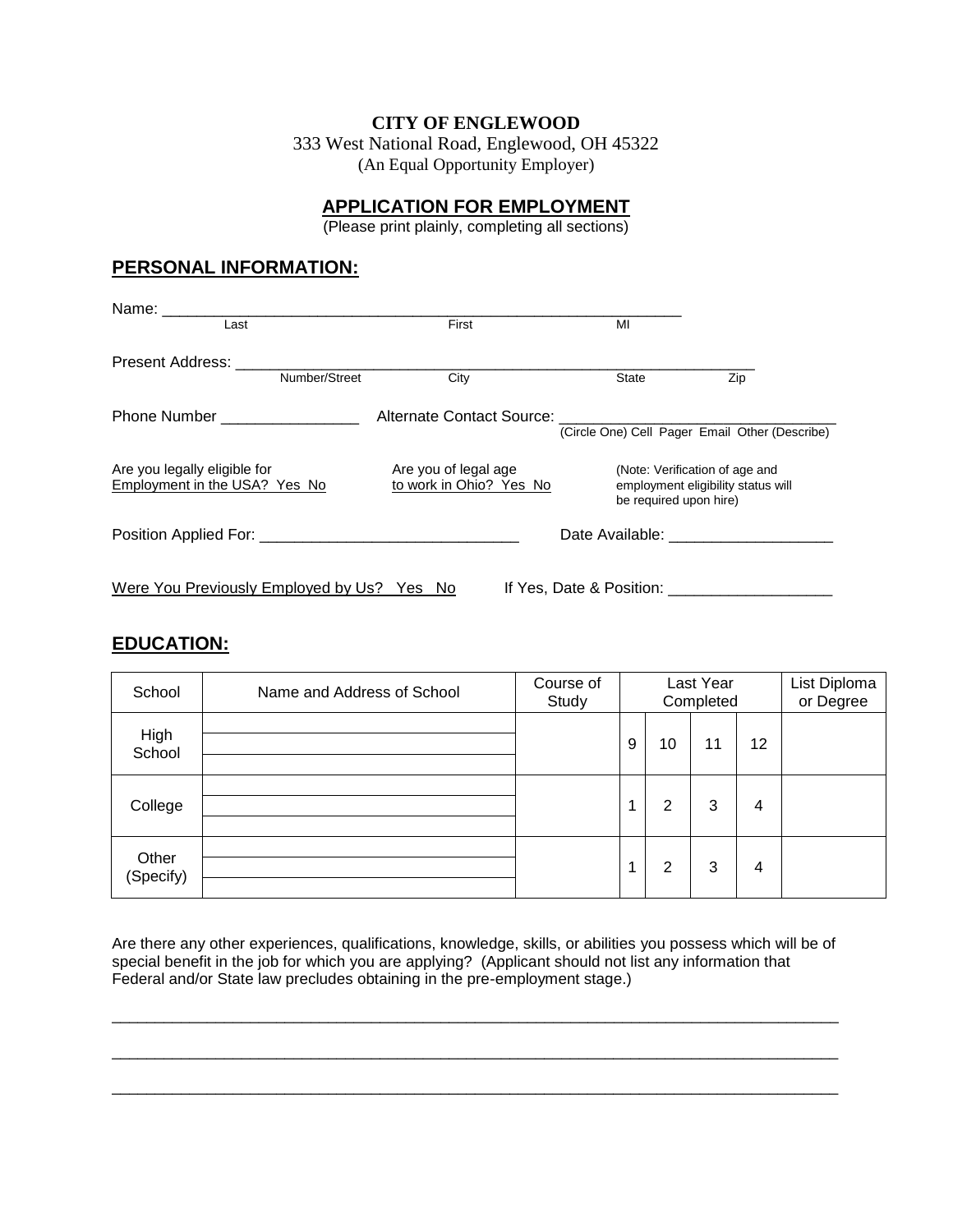# **EMPLOYMENT HISTORY:**

(List current and past employment, beginning with the most recent)

| Name and Address of<br>Company | <b>Start</b><br>Date | End<br>Date                | Starting<br>Hourly<br>Wage | Ending<br>Hourly<br>Wage | Reason for Leaving | Name of Supervisor |
|--------------------------------|----------------------|----------------------------|----------------------------|--------------------------|--------------------|--------------------|
|                                | Job Title:           |                            |                            |                          |                    |                    |
| Telephone:                     |                      | Description of Job Duties: |                            |                          |                    |                    |
|                                |                      |                            |                            |                          |                    |                    |

| Name and Address of<br>Company | Start<br>Date | End<br>Date                | Starting<br>Hourly<br>Wage | Ending<br>Hourly<br>Wage | Reason for Leaving | Name of Supervisor |
|--------------------------------|---------------|----------------------------|----------------------------|--------------------------|--------------------|--------------------|
|                                |               |                            |                            |                          |                    |                    |
|                                | Job Title:    | Description of Job Duties: |                            |                          |                    |                    |
| Telephone:                     |               |                            |                            |                          |                    |                    |
|                                |               |                            |                            |                          |                    |                    |

| Name and Address of<br>Company | Start<br>Date | End<br>Date                | Starting<br>Hourly<br>Wage | Ending<br>Hourly<br>Wage | Reason for Leaving | Name of Supervisor |
|--------------------------------|---------------|----------------------------|----------------------------|--------------------------|--------------------|--------------------|
|                                |               |                            |                            |                          |                    |                    |
|                                | Job Title:    | Description of Job Duties: |                            |                          |                    |                    |
| Telephone:                     |               |                            |                            |                          |                    |                    |
|                                |               |                            |                            |                          |                    |                    |

| Name and Address of<br>Company | <b>Start</b><br>Date | End<br>Date                | Starting<br>Hourly<br>Wage | Ending<br>Hourly<br>Wage | Reason for Leaving | Name of Supervisor |
|--------------------------------|----------------------|----------------------------|----------------------------|--------------------------|--------------------|--------------------|
|                                | Job Title:           | Description of Job Duties: |                            |                          |                    |                    |
| Telephone:                     |                      |                            |                            |                          |                    |                    |

If there is a particular employer(s) you do not wish us to contact, please indicate which one(s):

Except as otherwise stated above, I hereby give the City of Englewood permission to contact the employers listed above concerning my prior work experience.

\_\_\_\_\_\_\_\_\_\_\_\_\_\_\_\_\_\_\_\_\_\_\_\_\_\_\_\_\_\_\_\_\_\_\_\_\_\_\_\_\_\_\_\_\_\_\_\_\_\_\_\_\_\_\_\_\_\_\_\_\_\_\_\_\_\_\_\_\_\_\_\_\_\_\_\_\_\_\_\_\_\_\_\_ \_\_\_\_\_\_\_\_\_\_\_\_\_\_\_\_\_\_\_\_\_\_\_\_\_\_\_\_\_\_\_\_\_\_\_\_\_\_\_\_\_\_\_\_\_\_\_\_\_\_\_\_\_\_\_\_\_\_\_\_\_\_\_\_\_\_\_\_\_\_\_\_\_\_\_\_\_\_\_\_\_\_\_\_

Signed: \_\_\_\_\_\_\_\_\_\_\_\_\_\_\_\_\_\_\_\_\_\_\_\_\_\_\_\_\_\_\_\_\_\_\_\_\_\_\_\_\_\_\_\_\_\_\_\_\_\_\_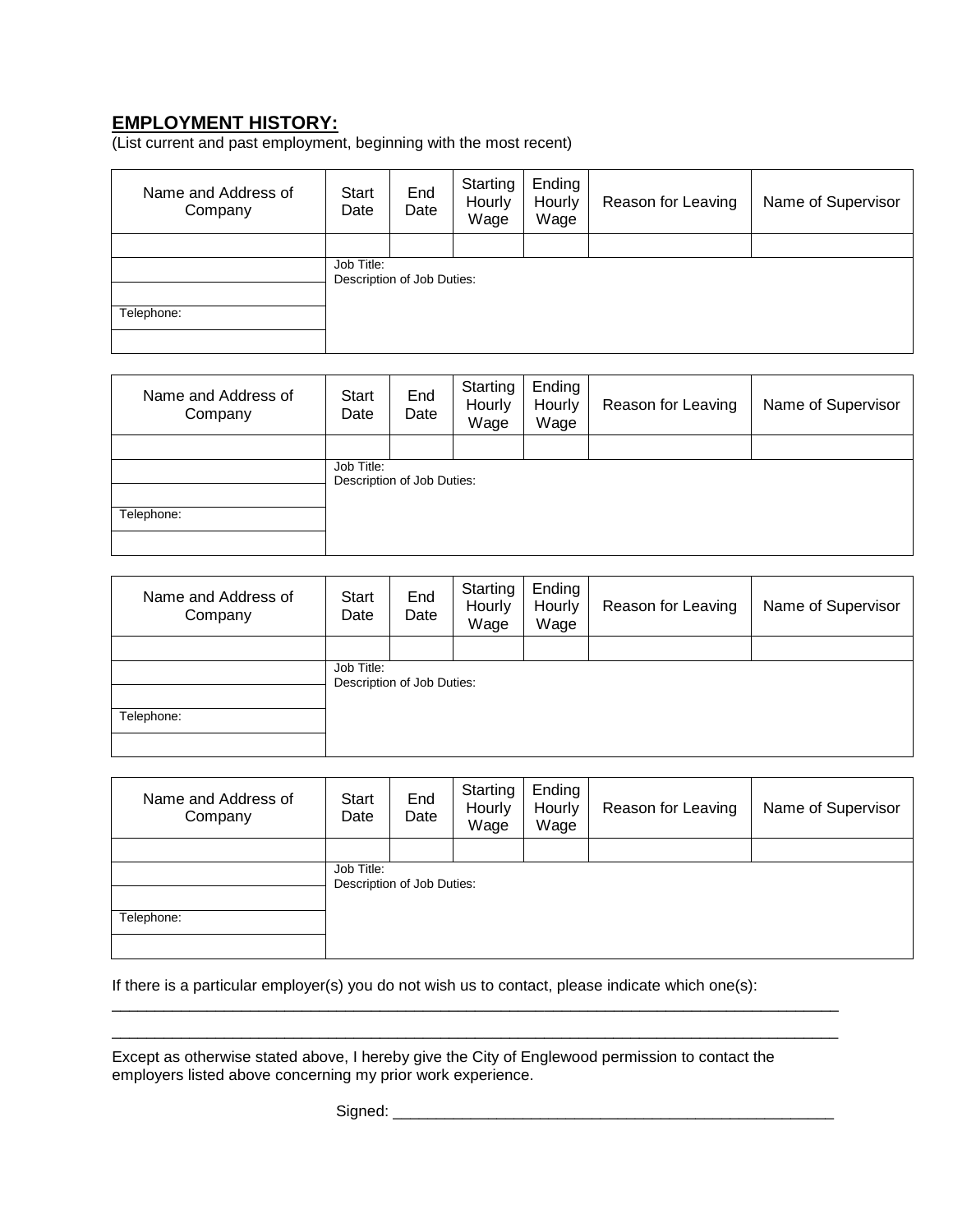### **PERSONAL REFERENCE:**

(Do not include former employers or relatives)

| Name and Occupation | Relationship | <b>Mailing Address</b> | Phone Number |
|---------------------|--------------|------------------------|--------------|
|                     |              |                        |              |
|                     |              |                        |              |
|                     |              |                        |              |
|                     |              |                        |              |
|                     |              |                        |              |

 I certify that all the information submitted by me on this application and its attachments is true and complete, and I understand that if any false information, omissions, or misrepresentations are discovered, my application may be rejected and, if I am employed, my employment may be terminated on the basis of such misrepresentation. Unless specifically noted otherwise, I hereby authorize the City of Englewood to make inquiry of any person or organization named in this application for purposes of verifying the information provided, and release any such person providing information to the City of Englewood from any liability arising out of the provision of such information.

 I understand that the City of Englewood may choose to perform pre-employment record checks, including, but not limited to, criminal records checks, driving records checks, credit record checks and employment or education records checks. Additionally, I understand that, as a condition of employment, the City reserves the right to perform these records checks on a continuing basis. I hereby authorize such records checks and release any such person providing information to the City of Englewood from any liability arising out of the provision of such information.

 I understand that, if I am offered a position with the City of Englewood, I will be required to submit to a pre-employment physical examination, at the expense of the City of Englewood, at a place designated by the City of Englewood, and that this physical examination will include drug/alcohol test(s), as well as any other testing procedures determined to be necessary and appropriate to the position. I hereby authorize the physical examinations/tests and authorize the release of the results of the examinations/tests to the City of Englewood. I hereby release the City of Englewood and the physician(s) and/or medical facilities performing the examinations/tests, of any and all liability arising out the administration of the examinations/tests and for any and all actions arising out of the results.

 I understand that, unless the terms of employment are otherwise limited by civil service or a collective bargaining agreement, my employment can be terminated, with or without cause, and with or without notice at any time, at either my option or the City's option.

 $\frac{1}{2}$  ,  $\frac{1}{2}$  ,  $\frac{1}{2}$  ,  $\frac{1}{2}$  ,  $\frac{1}{2}$  ,  $\frac{1}{2}$  ,  $\frac{1}{2}$  ,  $\frac{1}{2}$  ,  $\frac{1}{2}$  ,  $\frac{1}{2}$  ,  $\frac{1}{2}$  ,  $\frac{1}{2}$  ,  $\frac{1}{2}$  ,  $\frac{1}{2}$  ,  $\frac{1}{2}$  ,  $\frac{1}{2}$  ,  $\frac{1}{2}$  ,  $\frac{1}{2}$  ,  $\frac{1$ 

Signature of Applicant Date Signed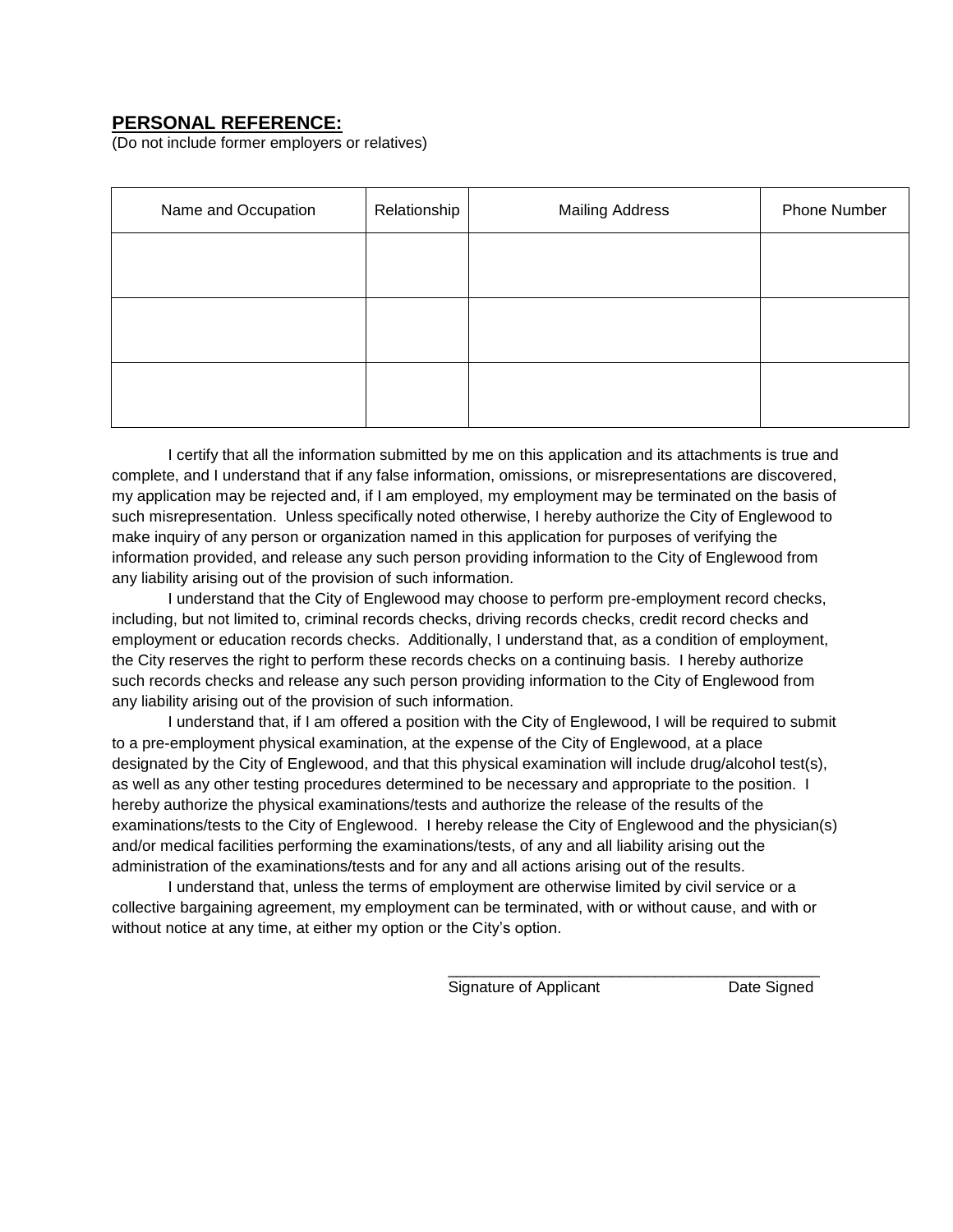| <b>Time Stamp Application Here</b> |                               | <b>FOR OFFICE USE ONLY</b>           |
|------------------------------------|-------------------------------|--------------------------------------|
|                                    |                               |                                      |
|                                    |                               |                                      |
|                                    |                               | Application Received By: ___________ |
|                                    |                               |                                      |
|                                    |                               |                                      |
|                                    |                               |                                      |
|                                    |                               |                                      |
|                                    |                               |                                      |
|                                    |                               |                                      |
|                                    |                               |                                      |
|                                    |                               |                                      |
|                                    |                               |                                      |
|                                    |                               |                                      |
|                                    |                               |                                      |
|                                    |                               |                                      |
|                                    |                               |                                      |
|                                    |                               |                                      |
|                                    |                               |                                      |
| Interview Date: ______             | Lotterviewers: Lotterwiewers: |                                      |
|                                    |                               |                                      |
|                                    |                               |                                      |
|                                    |                               |                                      |
|                                    |                               |                                      |
|                                    |                               |                                      |
|                                    |                               |                                      |
|                                    |                               |                                      |
|                                    |                               |                                      |